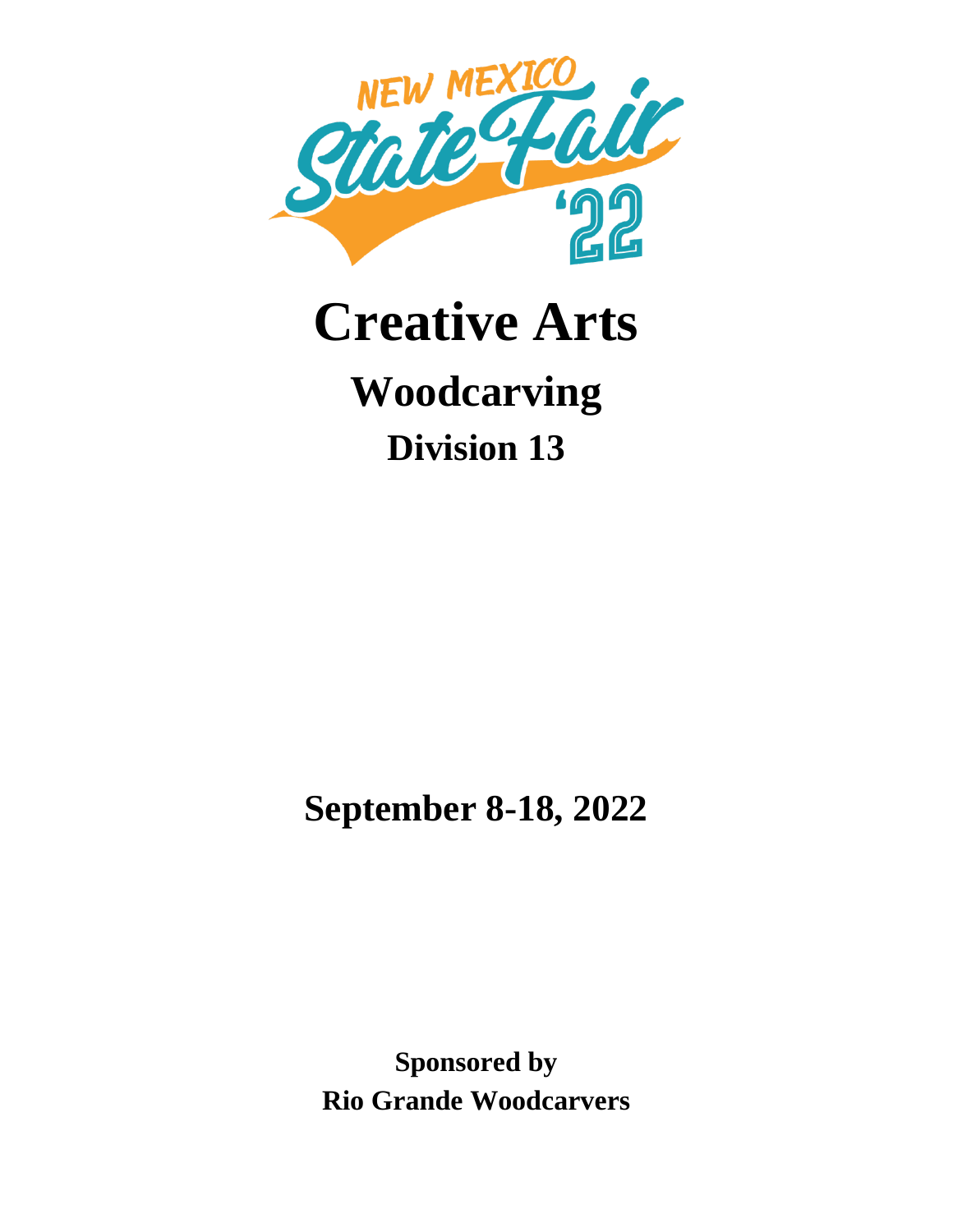#### **Entry Dates**

**FRIDAY, AUGUST 26, 2022 9:00 AM to 5:00 PM SATURDAY, AUGUST 27, 2022 9:00 AM to 5:00 PM**

#### **Entry Fee: \$5.00**

## **Special Rules**

- 1. Only entries carved from wood or sports balls will be accepted, except for incidental use of other materials. All carvings **must be hand carved**. Carvings deemed to use factory or machine made rough-outs, completed as part of a class or showing heavy use of a power tool may loose overall points. Judges decisions are Final.
- 2. All entries must have been carved by the exhibitor or as the primary team member of two individuals, e.g., carver and painter, who worked together on a particular carving/work. All entries shall have been completed within the last year.
- 3. Carvings which have been awarded a ribbon/prize at any previous NM State Fair are ineligible.
- 4. Relief carvings or other items requiring hanging shall have an attachment for hanging.
- 5. If a class exists that best fits the entry, that is the only class in which it may be entered.
- 6. Judges may reject or reclassify entries. Judges may choose to disallow awards in any class. Judges decisions are final.
- 7. Large entries may be displayed in open areas.

## **Woodcarving Sections 493-497**

| Section 493 - Youth        | 17 years and under.                                                                                                                  |
|----------------------------|--------------------------------------------------------------------------------------------------------------------------------------|
| Section 494 - Novice       | Anyone who has not won five first place<br>ribbons in any woodcarving competition<br>and/or has been carving for five years or less. |
| Section 495 - Intermediate | Anyone who has won five first place ribbons<br>in any woodcarving competition or elects to<br>compete in the intermediate section.   |
| Section 496 - Advanced     | Anyone who has won ten first place ribbons<br>in the intermediate section or elects to<br>compete in the advanced section.           |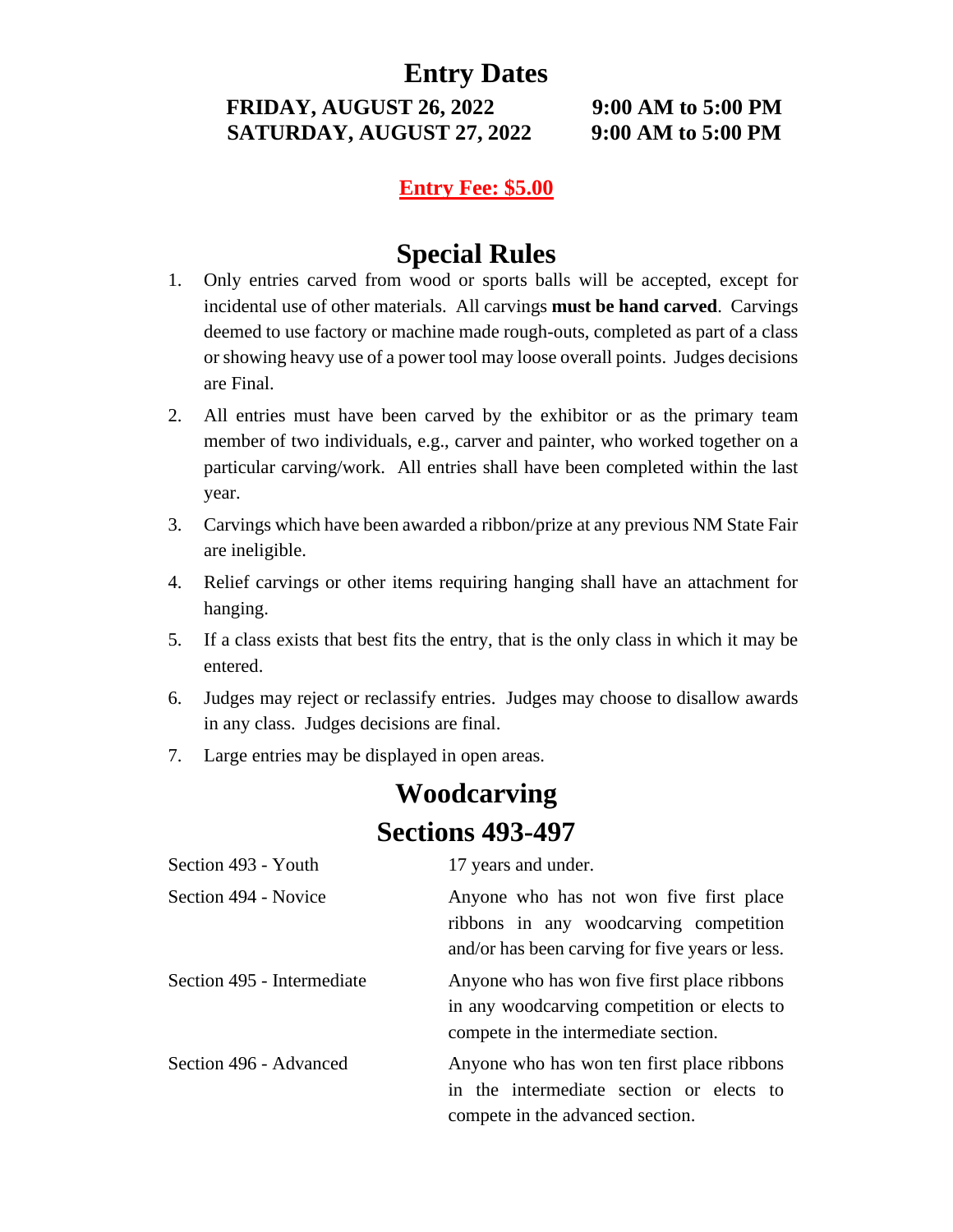Section 497 – Professional Anyone who carves, does wood burning or instructs such classes for a livelihood, may choose to enter carvings for educational and display purposes only. No ribbons or prizes will be awarded.

# **Section 493 -Youth Classes 1-8**

- 1. Animals
- 2. Birds
- 3. Caricature
- 4. Human Figures
- 5. Miscellaneous
- 6. Ornamental/Whittled/Stylized
- 7. Relief
- 8. Woodburning

#### **Sections 494-497**

### **Classes 1-25**

- 1. Animal Caricature
- 2. Animal Realistic
- 3. Aquatic Animals or Reptiles
- 4. Bark, Driftwood, Cypress Knees, Roots, etc.
- 5. Bird or Waterfowl Caricature
- 6. Bird or Waterfowl Realistic
- 7. Canes or Walking Sticks
- 8. Chip Carved
- 9. Deep Relief
- 10. Fantasy or Mythological
- 11. Golf and Sports Ball Carving
- 12. Group, Caricature
- 13. Group, Realistic
- 14. Human Figure, Caricature
- 15. Human Figure, Realistic
- 16. Low Relief
- 17. Miscellaneous
- 18. Ornamental
- 19. Santa Claus
- 20. Stylized or Abstract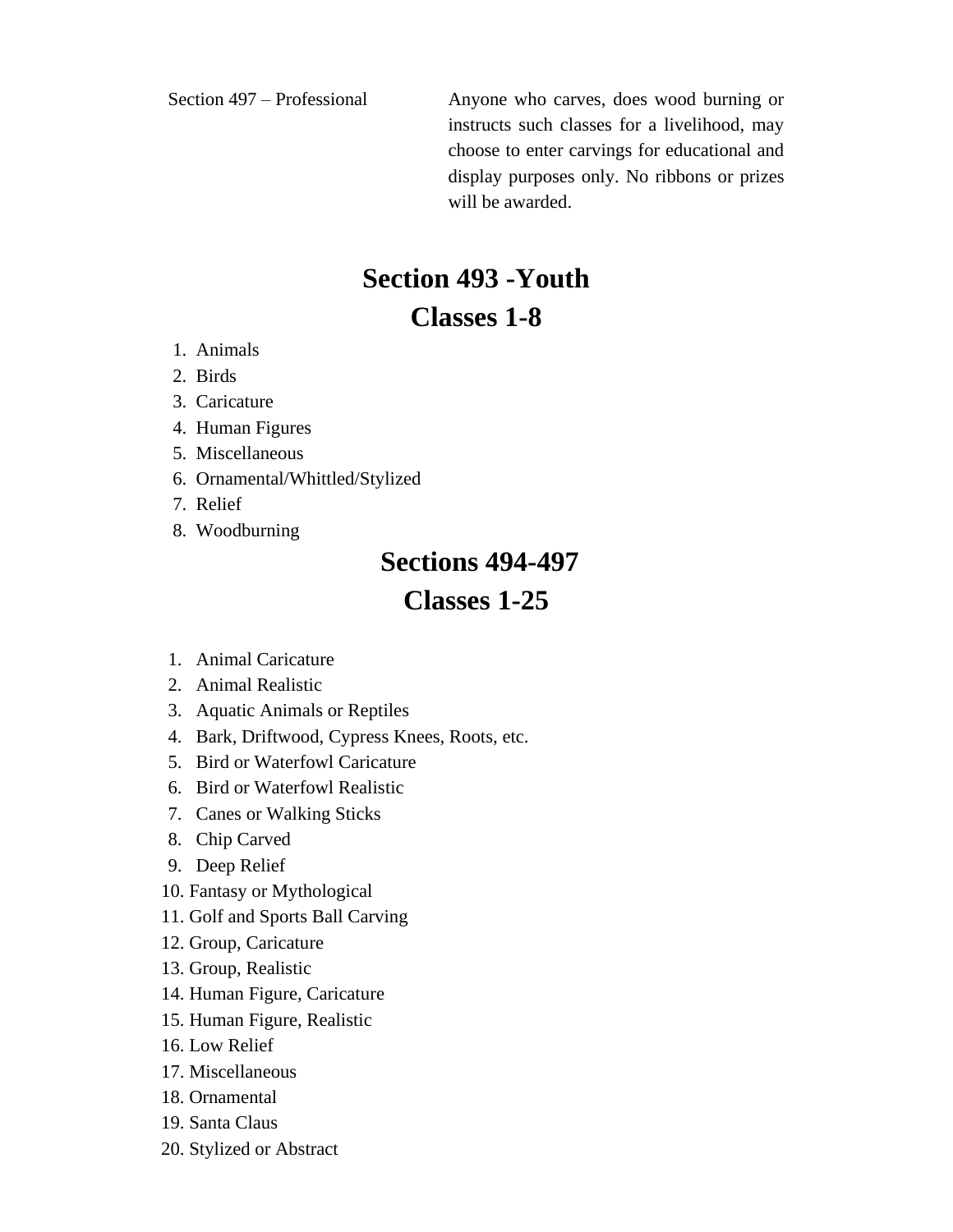- 21. Symbolic
- 22. Symbolic, Hispanic Style
- 23. Symbolic, Native American Style
- 24. Whittled Pieces
- 25. Woodburning
- **1**. **Animal Caricature** Animal figure or major portion thereof, carved in the round. Exaggerated or distorted parts or features to dramatize a peculiarity and create a comic or humorous effect. Includes aquatic mammals. Incidental use of foreign materials is allowed, but not encouraged.
- **2**. **Animal Realistic** Animal figure, or the major portion thereof, carved in the round. Fidelity to nature with correct proportions and minimum stylization. Incidental use of foreign materials is allowed, but not encouraged. Painted or unpainted.
- **3**. **Aquatic Animals or Reptiles -** Realistically carved whales, dolphins, fish, turtle, frog, snake, and reptiles. Fidelity to nature with correct proportions and minimum stylization. Includes aquatic mammals. Incidental use of foreign materials is allowed, but not encouraged. Painted or unpainted.
- **4. Bark, Driftwood, Cypress Knees, Roots, etc. -** A carving in or on wood or wood shapes found in nature. Any subject. Natural or stained finish with some natural surface exposed. Excludes uncarved wood.
- **5. Bird or Waterfowl Caricature -** Bird or Waterfowl figure or major portion thereof, carved in the round. Exaggerated or distorted parts or features to dramatize a peculiarity and create a comic or humorous effect. Incidental use of foreign materials is allowed, but not encouraged. Painted or unpainted.
- **6. Bird or Waterfowl Realistic -** Bird or Waterfowl figures, or the major portion thereof, carved in the round. Fidelity to nature with correct color, shape and proportion with minimum stylization. Incidental use of foreign materials is allowed, but not encouraged. Painted or unpainted.
- **7. Canes or Walking Sticks - C**arving of functional or decorative devices associated with aids to walking or defense. Incidental use of foreign materials is allowed. Painted or unpainted.
- **8. Chip Carved -** Pattern or design incised into the wood by removal of regular chips or series of lines to form engraved design lower than the surface of the wood. May decorate other wood objects. Finish optional, but visible wood grain is encouraged.
- **9. Deep Relief** Carving in which forms and figures are not individual objects themselves but are relieved from the background which forms an integral part of the carving. Figures and forms fully modeled and deeply undercut. Any finish.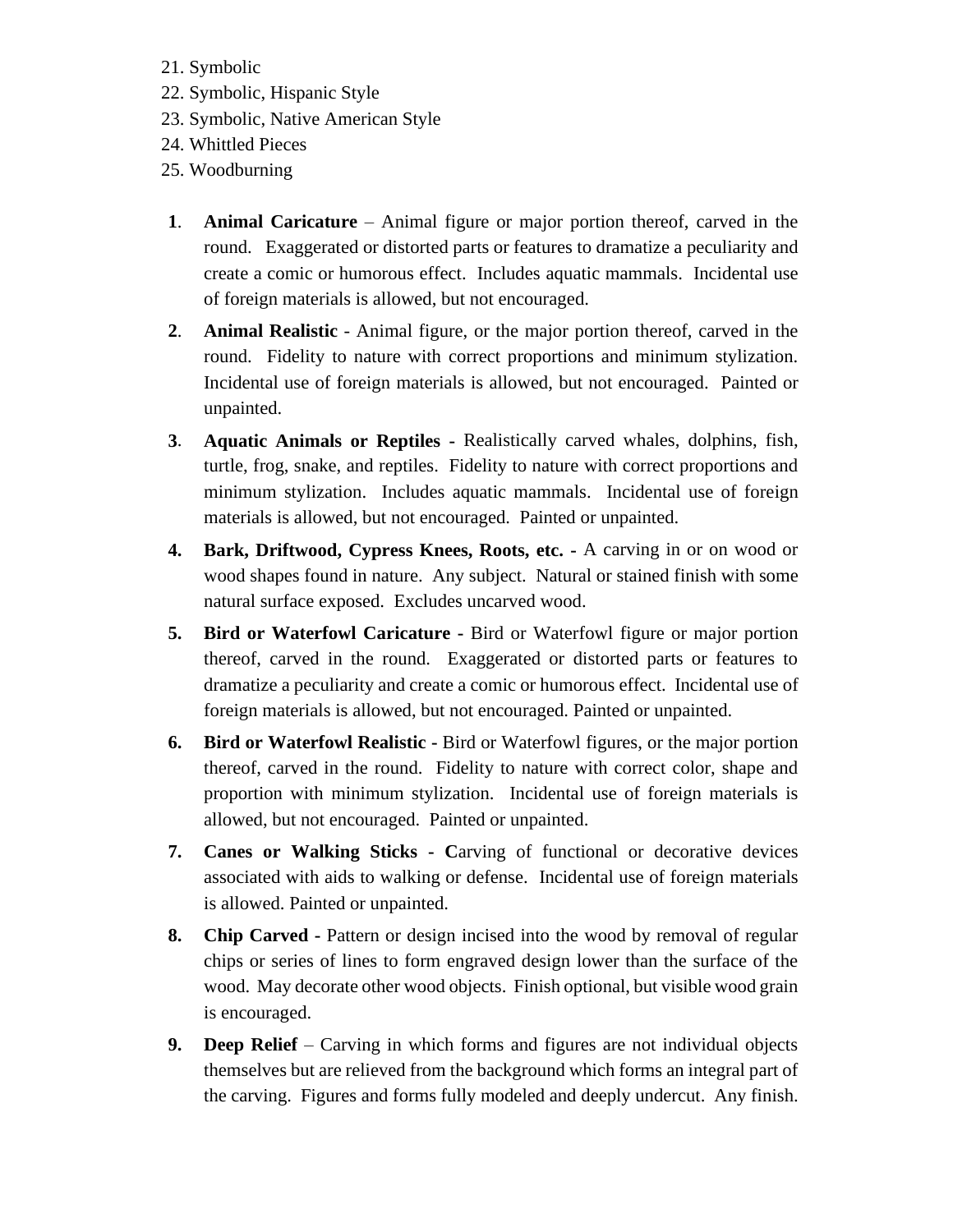- **10. Fantasy or Mythological –** Carving that represents mythological creatures such as dragons and unicorns, or beings, such as Zeus and Thor, or fantasy representations of made up beings and creatures. Incidental use of foreign materials is allowed, but not encouraged.
- **11. Golf and Sports Ball Carving -** A figure or design carved into a golf or other sports ball.
- **12. Group, Caricature –** Two or more figures of living species carved in the round comprising a single scene. Exaggerated or distorted parts and features to dramatize a peculiarity and create a comic or humorous effect. Painted or unpainted.
- **13. Group, Realistic -** Two or more figures of living species carved in the round comprising a single scene. Fidelity to nature with correct proportions and without excessive stylization. Painted or unpainted.
- **14. Human Figure, Caricature -** Human figure or major portion thereof, carved in the round.Combination of human and animal figures permitted provided human figure is clearly dominant. Distortion or exaggerated parts or features to dramatize a peculiarity and create a comic or humorous effect. Incidental use of foreign materials is allowed, but not encouraged. Painted or unpainted.
- **15. Human Figure, Realistic** Human figure or major portion thereof, carved in the round. Combinations of human and animal figures permitted provided human figure is clearly dominant. Fidelity to nature with correct shape and proportion with minimum stylization. Secondary use of foreign materials is allowed, but not encouraged. Painted or unpainted.
- **16. Low Relief -** Carving in which forms and figures are not individual objects themselves, but are relieved from the background which is an integral part of the carving. Shallow depth, little or no undercutting. Any finish.
- **17. Miscellaneous** Any entry which does not fit in any of the above classes
- **18**. **Ornamental** Carvings which decorate another object or are ornamental objects themselves. Includes wall piece, table piece, picture frame, buckle, box, bookends, gun stocks, etc. Any finish. Includes chip carved pieces
- **19. Santa Claus** One or more human like figures carved in the round representing a mythical visitor associated with a winter holiday season. Unpainted accepted, but not encouraged.
- **20**. **Stylized or Abstract** Figures carved in the round to represent or resemble figures in nature. Subject is clearly identifiable without exact shape, proportion and fidelity to natural features. Abstract with only intrinsic form with little or no attempt at pictorial representation. May be painted or unpainted.
- **21**. **Symbolic** Carved items of a religious theme. Painted or unpainted. Excludes Santa Claus figures and symbolic figures done in the Hispanic or Native American style.